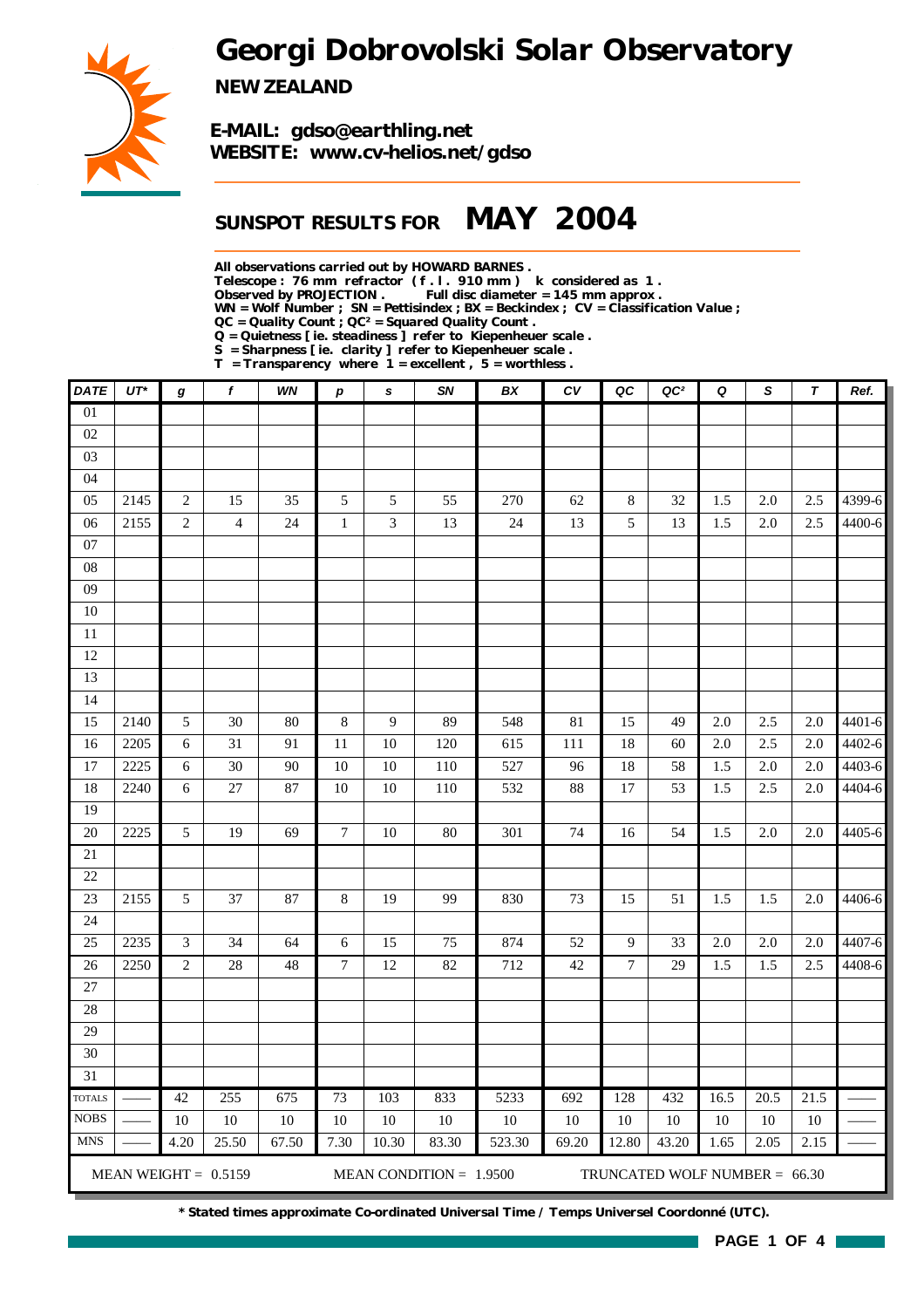*SUNSPOT DISTRIBUTION & INTER-SOL INDICES FOR*

## *MAY 2004*

*All observations carried out by HOWARD BARNES .*

*Telescope : 76 mm refractor ( f . l . 910 mm ) .*

*Observed by PROJECTION . Full disc diameter = 145 mm approx . IS = Inter-Sol Index .*

*gr = number of multi-spot groups .*

*grfp = number of umbræ within penumbræ within the groups (gr) .*

*grf = number of non-penumbral spots within the groups (gr) .*

*efp = number of single penumbral spots .*

*ef = number of single non-penumbral spots .*

*Q = Quietness [ ie. steadiness ] refer to Kiepenheuer scale .*

*S = Sharpness [ ie. clarity ] refer to Kiepenheuer scale .*

*T = Transparency where 1 = excellent , 5 = worthless .*

| <b>DATE</b>     | UT   | IS              | gr             | grfp   | grf          | efp              | ef               | $\pmb Q$ | $\pmb{\mathsf{s}}$ | T       | Ref.   |
|-----------------|------|-----------------|----------------|--------|--------------|------------------|------------------|----------|--------------------|---------|--------|
| $\overline{01}$ |      |                 |                |        |              |                  |                  |          |                    |         |        |
| 02              |      |                 |                |        |              |                  |                  |          |                    |         |        |
| 03              |      |                 |                |        |              |                  |                  |          |                    |         |        |
| 04              |      |                 |                |        |              |                  |                  |          |                    |         |        |
| 05              | 2145 | $17\,$          | $\overline{c}$ | $10\,$ | $\sqrt{5}$   | $\boldsymbol{0}$ | $\boldsymbol{0}$ | 1.5      | $2.0\,$            | 2.5     | 4399-6 |
| 06              | 2155 | $\epsilon$      | $\overline{2}$ | $\,1$  | 3            | $\boldsymbol{0}$ | $\boldsymbol{0}$ | 1.5      | $2.0\,$            | 2.5     | 4400-6 |
| 07              |      |                 |                |        |              |                  |                  |          |                    |         |        |
| 08              |      |                 |                |        |              |                  |                  |          |                    |         |        |
| 09              |      |                 |                |        |              |                  |                  |          |                    |         |        |
| $10\,$          |      |                 |                |        |              |                  |                  |          |                    |         |        |
| 11              |      |                 |                |        |              |                  |                  |          |                    |         |        |
| $12\,$          |      |                 |                |        |              |                  |                  |          |                    |         |        |
| 13              |      |                 |                |        |              |                  |                  |          |                    |         |        |
| 14              |      |                 |                |        |              |                  |                  |          |                    |         |        |
| 15              | 2140 | 33              | $\overline{3}$ | 19     | $\mathbf{9}$ | $\sqrt{2}$       | $\boldsymbol{0}$ | 2.0      | 2.5                | 2.0     | 4401-6 |
| 16              | 2205 | 34              | $\mathfrak{Z}$ | $18\,$ | $10\,$       | $\mathfrak{Z}$   | $\boldsymbol{0}$ | $2.0\,$  | 2.5                | 2.0     | 4402-6 |
| $\overline{17}$ | 2225 | $\overline{35}$ | $\overline{5}$ | 19     | $10\,$       | $\,1$            | $\boldsymbol{0}$ | 1.5      | $2.0\,$            | $2.0\,$ | 4403-6 |
| 18              | 2240 | 31              | $\overline{4}$ | 15     | $10\,$       | $\sqrt{2}$       | $\boldsymbol{0}$ | 1.5      | 2.5                | 2.0     | 4404-6 |
| 19              |      |                 |                |        |              |                  |                  |          |                    |         |        |
| $\overline{20}$ | 2225 | 23              | $\overline{4}$ | 8      | $10\,$       | $\,1\,$          | $\boldsymbol{0}$ | 1.5      | $2.0\,$            | 2.0     | 4405-6 |
| 21              |      |                 |                |        |              |                  |                  |          |                    |         |        |
| $22\,$          |      |                 |                |        |              |                  |                  |          |                    |         |        |
| 23              | 2155 | 40              | $\mathfrak{Z}$ | $16\,$ | 19           | $\sqrt{2}$       | $\boldsymbol{0}$ | 1.5      | 1.5                | $2.0\,$ | 4406-6 |
| $24\,$          |      |                 |                |        |              |                  |                  |          |                    |         |        |
| 25              | 2235 | 35              | $\mathbf{1}$   | 17     | 15           | $\sqrt{2}$       | $\boldsymbol{0}$ | $2.0\,$  | 2.0                | 2.0     | 4407-6 |
| $26\,$          | 2250 | 29              | $\,1$          | 15     | 12           | $\,1$            | $\boldsymbol{0}$ | 1.5      | 1.5                | 2.5     | 4408-6 |
| 27              |      |                 |                |        |              |                  |                  |          |                    |         |        |
| 28              |      |                 |                |        |              |                  |                  |          |                    |         |        |
| $\overline{29}$ |      |                 |                |        |              |                  |                  |          |                    |         |        |
| 30              |      |                 |                |        |              |                  |                  |          |                    |         |        |
| 31              |      |                 |                |        |              |                  |                  |          |                    |         |        |
| <b>TOTALS</b>   |      | 283             | 28             | 138    | 103          | 14               | $\overline{0}$   | 16.5     | 20.5               | 21.5    |        |
| $\rm{NOBS}$     |      | $10\,$          | $10\,$         | $10\,$ | $10\,$       | $10\,$           | $10\,$           | $10\,$   | $10\,$             | $10\,$  |        |
| <b>MNS</b>      |      | 28.30           | 2.80           | 13.80  | 10.30        | 1.40             | $0.00\,$         | 1.65     | 2.05               | 2.15    |        |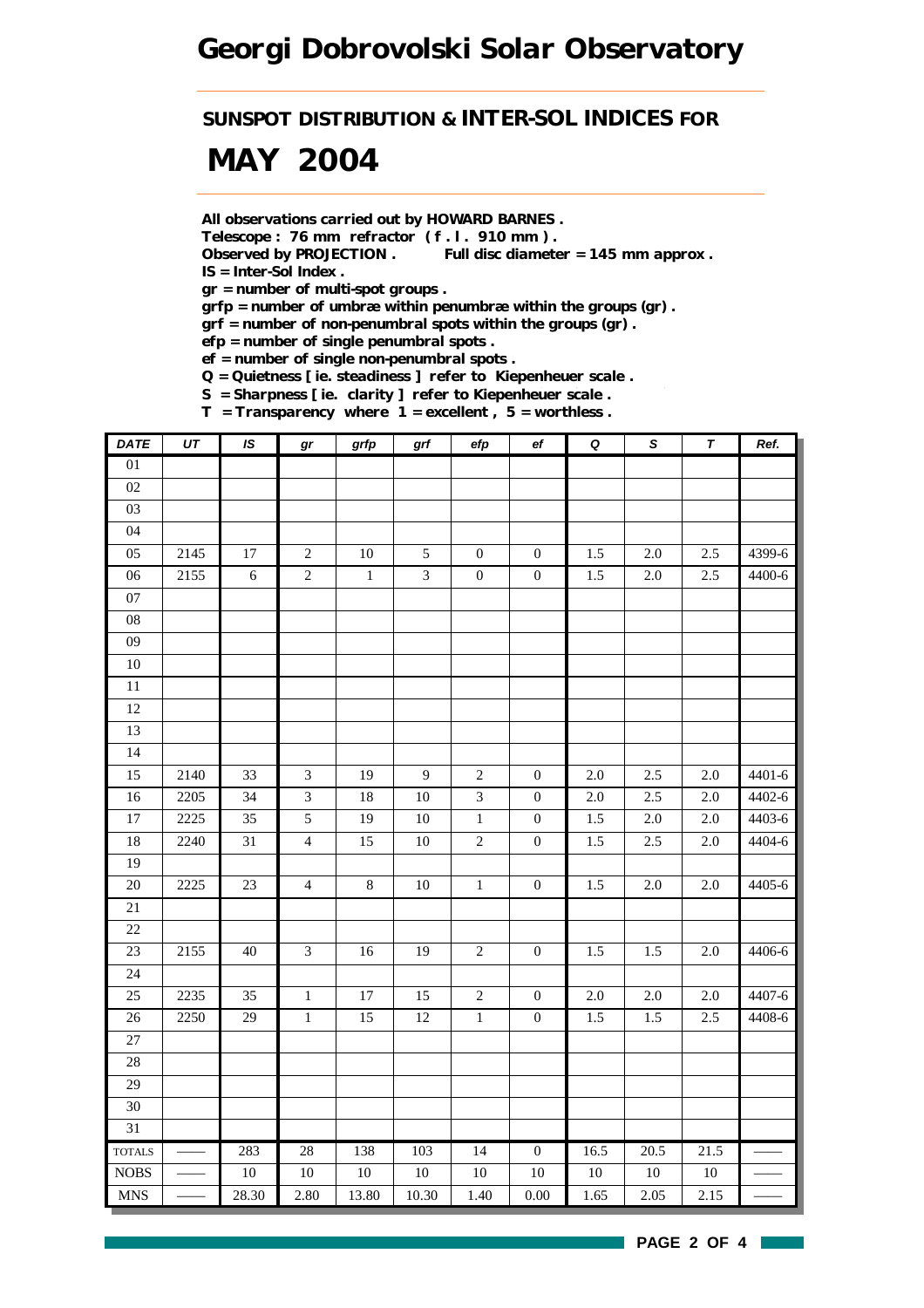#### *SUNSPOT CENSUS BY CLASSIFICATION FOR*

# *MAY 2004*

*All observations carried out by HOWARD BARNES . Telescope : 76 mm refractor ( f . l . 910 mm ) . Full disc diameter = 145 mm approx . IF 2 OR MORE REGIONS ARE OF THE SAME CLASSIFICATION , THEN SUNSPOT COUNTS ARE SEPARATED BY SOLIDI ( / ) .*

| UT |                                                                                                        | $\pmb{\mathsf{A}}$                                                                                                                                                           |                                                                                                                                                                                                                               | $\pmb B$                                                                                                                                             |                                                                                                                                                                                                                  | $\pmb{C}$                                                                                                                                                                                      |                                                                                                                                                                  | $\boldsymbol{D}$                                                                                                                                                          |                                                                                                                                                                                                               | E                                                                                                                                                                     |                                                                                                                                                                                                          | $\pmb{\digamma}$                                                                                                                                                                                 | G<br>$\pmb H$                                                                                                                                                                                                                                                                             |                                                                                                                                                                                                                           |                                                                                                                                                                                                                                      | J                                                                                                                                                                                   |                                                                                                                                                                              |                                                                                                                            |
|----|--------------------------------------------------------------------------------------------------------|------------------------------------------------------------------------------------------------------------------------------------------------------------------------------|-------------------------------------------------------------------------------------------------------------------------------------------------------------------------------------------------------------------------------|------------------------------------------------------------------------------------------------------------------------------------------------------|------------------------------------------------------------------------------------------------------------------------------------------------------------------------------------------------------------------|------------------------------------------------------------------------------------------------------------------------------------------------------------------------------------------------|------------------------------------------------------------------------------------------------------------------------------------------------------------------|---------------------------------------------------------------------------------------------------------------------------------------------------------------------------|---------------------------------------------------------------------------------------------------------------------------------------------------------------------------------------------------------------|-----------------------------------------------------------------------------------------------------------------------------------------------------------------------|----------------------------------------------------------------------------------------------------------------------------------------------------------------------------------------------------------|--------------------------------------------------------------------------------------------------------------------------------------------------------------------------------------------------|-------------------------------------------------------------------------------------------------------------------------------------------------------------------------------------------------------------------------------------------------------------------------------------------|---------------------------------------------------------------------------------------------------------------------------------------------------------------------------------------------------------------------------|--------------------------------------------------------------------------------------------------------------------------------------------------------------------------------------------------------------------------------------|-------------------------------------------------------------------------------------------------------------------------------------------------------------------------------------|------------------------------------------------------------------------------------------------------------------------------------------------------------------------------|----------------------------------------------------------------------------------------------------------------------------|
|    | g                                                                                                      | $\boldsymbol{f}$                                                                                                                                                             | g                                                                                                                                                                                                                             | $\pmb{f}$                                                                                                                                            | $\bm{g}$                                                                                                                                                                                                         | $\boldsymbol{f}$                                                                                                                                                                               | $\bm{g}$                                                                                                                                                         | f                                                                                                                                                                         | $\boldsymbol{g}$                                                                                                                                                                                              | f                                                                                                                                                                     | $\boldsymbol{g}$                                                                                                                                                                                         | $\pmb{f}$                                                                                                                                                                                        | g                                                                                                                                                                                                                                                                                         | $\mathbf{f}$                                                                                                                                                                                                              | $\bm{g}$                                                                                                                                                                                                                             | $\pmb{f}$                                                                                                                                                                           | $\boldsymbol{g}$                                                                                                                                                             | $\mathbf{f}$                                                                                                               |
|    |                                                                                                        |                                                                                                                                                                              |                                                                                                                                                                                                                               |                                                                                                                                                      |                                                                                                                                                                                                                  |                                                                                                                                                                                                |                                                                                                                                                                  |                                                                                                                                                                           |                                                                                                                                                                                                               |                                                                                                                                                                       |                                                                                                                                                                                                          |                                                                                                                                                                                                  |                                                                                                                                                                                                                                                                                           |                                                                                                                                                                                                                           |                                                                                                                                                                                                                                      |                                                                                                                                                                                     |                                                                                                                                                                              |                                                                                                                            |
|    |                                                                                                        |                                                                                                                                                                              |                                                                                                                                                                                                                               |                                                                                                                                                      |                                                                                                                                                                                                                  |                                                                                                                                                                                                |                                                                                                                                                                  |                                                                                                                                                                           |                                                                                                                                                                                                               |                                                                                                                                                                       |                                                                                                                                                                                                          |                                                                                                                                                                                                  |                                                                                                                                                                                                                                                                                           |                                                                                                                                                                                                                           |                                                                                                                                                                                                                                      |                                                                                                                                                                                     |                                                                                                                                                                              |                                                                                                                            |
|    |                                                                                                        |                                                                                                                                                                              |                                                                                                                                                                                                                               |                                                                                                                                                      |                                                                                                                                                                                                                  |                                                                                                                                                                                                |                                                                                                                                                                  |                                                                                                                                                                           |                                                                                                                                                                                                               |                                                                                                                                                                       |                                                                                                                                                                                                          |                                                                                                                                                                                                  |                                                                                                                                                                                                                                                                                           |                                                                                                                                                                                                                           |                                                                                                                                                                                                                                      |                                                                                                                                                                                     |                                                                                                                                                                              |                                                                                                                            |
|    |                                                                                                        |                                                                                                                                                                              |                                                                                                                                                                                                                               |                                                                                                                                                      |                                                                                                                                                                                                                  |                                                                                                                                                                                                |                                                                                                                                                                  |                                                                                                                                                                           |                                                                                                                                                                                                               |                                                                                                                                                                       |                                                                                                                                                                                                          |                                                                                                                                                                                                  |                                                                                                                                                                                                                                                                                           |                                                                                                                                                                                                                           |                                                                                                                                                                                                                                      |                                                                                                                                                                                     |                                                                                                                                                                              |                                                                                                                            |
|    |                                                                                                        |                                                                                                                                                                              | $\mathbf{0}$                                                                                                                                                                                                                  |                                                                                                                                                      |                                                                                                                                                                                                                  |                                                                                                                                                                                                |                                                                                                                                                                  | 3/12                                                                                                                                                                      |                                                                                                                                                                                                               |                                                                                                                                                                       | $\boldsymbol{0}$                                                                                                                                                                                         |                                                                                                                                                                                                  |                                                                                                                                                                                                                                                                                           | $\boldsymbol{0}$                                                                                                                                                                                                          | $\boldsymbol{0}$                                                                                                                                                                                                                     | $\boldsymbol{0}$                                                                                                                                                                    |                                                                                                                                                                              | $\boldsymbol{0}$                                                                                                           |
|    |                                                                                                        |                                                                                                                                                                              | $\mathbf{1}$                                                                                                                                                                                                                  | $\overline{2}$                                                                                                                                       |                                                                                                                                                                                                                  |                                                                                                                                                                                                |                                                                                                                                                                  | $\boldsymbol{0}$                                                                                                                                                          | $\overline{0}$                                                                                                                                                                                                | $\boldsymbol{0}$                                                                                                                                                      |                                                                                                                                                                                                          |                                                                                                                                                                                                  | $\boldsymbol{0}$                                                                                                                                                                                                                                                                          | $\mathbf{0}$                                                                                                                                                                                                              | $\boldsymbol{0}$                                                                                                                                                                                                                     | $\boldsymbol{0}$                                                                                                                                                                    | $\boldsymbol{0}$                                                                                                                                                             | $\boldsymbol{0}$                                                                                                           |
|    |                                                                                                        |                                                                                                                                                                              |                                                                                                                                                                                                                               |                                                                                                                                                      |                                                                                                                                                                                                                  |                                                                                                                                                                                                |                                                                                                                                                                  |                                                                                                                                                                           |                                                                                                                                                                                                               |                                                                                                                                                                       |                                                                                                                                                                                                          |                                                                                                                                                                                                  |                                                                                                                                                                                                                                                                                           |                                                                                                                                                                                                                           |                                                                                                                                                                                                                                      |                                                                                                                                                                                     |                                                                                                                                                                              |                                                                                                                            |
|    |                                                                                                        |                                                                                                                                                                              |                                                                                                                                                                                                                               |                                                                                                                                                      |                                                                                                                                                                                                                  |                                                                                                                                                                                                |                                                                                                                                                                  |                                                                                                                                                                           |                                                                                                                                                                                                               |                                                                                                                                                                       |                                                                                                                                                                                                          |                                                                                                                                                                                                  |                                                                                                                                                                                                                                                                                           |                                                                                                                                                                                                                           |                                                                                                                                                                                                                                      |                                                                                                                                                                                     |                                                                                                                                                                              |                                                                                                                            |
|    |                                                                                                        |                                                                                                                                                                              |                                                                                                                                                                                                                               |                                                                                                                                                      |                                                                                                                                                                                                                  |                                                                                                                                                                                                |                                                                                                                                                                  |                                                                                                                                                                           |                                                                                                                                                                                                               |                                                                                                                                                                       |                                                                                                                                                                                                          |                                                                                                                                                                                                  |                                                                                                                                                                                                                                                                                           |                                                                                                                                                                                                                           |                                                                                                                                                                                                                                      |                                                                                                                                                                                     |                                                                                                                                                                              |                                                                                                                            |
|    |                                                                                                        |                                                                                                                                                                              |                                                                                                                                                                                                                               |                                                                                                                                                      |                                                                                                                                                                                                                  |                                                                                                                                                                                                |                                                                                                                                                                  |                                                                                                                                                                           |                                                                                                                                                                                                               |                                                                                                                                                                       |                                                                                                                                                                                                          |                                                                                                                                                                                                  |                                                                                                                                                                                                                                                                                           |                                                                                                                                                                                                                           |                                                                                                                                                                                                                                      |                                                                                                                                                                                     |                                                                                                                                                                              |                                                                                                                            |
|    |                                                                                                        |                                                                                                                                                                              |                                                                                                                                                                                                                               |                                                                                                                                                      |                                                                                                                                                                                                                  |                                                                                                                                                                                                |                                                                                                                                                                  |                                                                                                                                                                           |                                                                                                                                                                                                               |                                                                                                                                                                       |                                                                                                                                                                                                          |                                                                                                                                                                                                  |                                                                                                                                                                                                                                                                                           |                                                                                                                                                                                                                           |                                                                                                                                                                                                                                      |                                                                                                                                                                                     |                                                                                                                                                                              |                                                                                                                            |
|    |                                                                                                        |                                                                                                                                                                              |                                                                                                                                                                                                                               |                                                                                                                                                      |                                                                                                                                                                                                                  |                                                                                                                                                                                                |                                                                                                                                                                  |                                                                                                                                                                           |                                                                                                                                                                                                               |                                                                                                                                                                       |                                                                                                                                                                                                          |                                                                                                                                                                                                  |                                                                                                                                                                                                                                                                                           |                                                                                                                                                                                                                           |                                                                                                                                                                                                                                      |                                                                                                                                                                                     |                                                                                                                                                                              |                                                                                                                            |
|    |                                                                                                        |                                                                                                                                                                              |                                                                                                                                                                                                                               |                                                                                                                                                      |                                                                                                                                                                                                                  |                                                                                                                                                                                                |                                                                                                                                                                  |                                                                                                                                                                           |                                                                                                                                                                                                               |                                                                                                                                                                       |                                                                                                                                                                                                          |                                                                                                                                                                                                  |                                                                                                                                                                                                                                                                                           |                                                                                                                                                                                                                           |                                                                                                                                                                                                                                      |                                                                                                                                                                                     |                                                                                                                                                                              |                                                                                                                            |
|    |                                                                                                        |                                                                                                                                                                              |                                                                                                                                                                                                                               |                                                                                                                                                      |                                                                                                                                                                                                                  |                                                                                                                                                                                                |                                                                                                                                                                  |                                                                                                                                                                           |                                                                                                                                                                                                               |                                                                                                                                                                       |                                                                                                                                                                                                          |                                                                                                                                                                                                  |                                                                                                                                                                                                                                                                                           |                                                                                                                                                                                                                           |                                                                                                                                                                                                                                      |                                                                                                                                                                                     |                                                                                                                                                                              |                                                                                                                            |
|    |                                                                                                        |                                                                                                                                                                              |                                                                                                                                                                                                                               |                                                                                                                                                      |                                                                                                                                                                                                                  |                                                                                                                                                                                                |                                                                                                                                                                  |                                                                                                                                                                           |                                                                                                                                                                                                               |                                                                                                                                                                       |                                                                                                                                                                                                          |                                                                                                                                                                                                  |                                                                                                                                                                                                                                                                                           |                                                                                                                                                                                                                           |                                                                                                                                                                                                                                      |                                                                                                                                                                                     |                                                                                                                                                                              | 1/1                                                                                                                        |
|    |                                                                                                        |                                                                                                                                                                              |                                                                                                                                                                                                                               |                                                                                                                                                      |                                                                                                                                                                                                                  |                                                                                                                                                                                                |                                                                                                                                                                  |                                                                                                                                                                           |                                                                                                                                                                                                               |                                                                                                                                                                       |                                                                                                                                                                                                          |                                                                                                                                                                                                  |                                                                                                                                                                                                                                                                                           |                                                                                                                                                                                                                           |                                                                                                                                                                                                                                      |                                                                                                                                                                                     |                                                                                                                                                                              | 1/1/1                                                                                                                      |
|    |                                                                                                        |                                                                                                                                                                              |                                                                                                                                                                                                                               |                                                                                                                                                      |                                                                                                                                                                                                                  |                                                                                                                                                                                                |                                                                                                                                                                  |                                                                                                                                                                           |                                                                                                                                                                                                               |                                                                                                                                                                       |                                                                                                                                                                                                          |                                                                                                                                                                                                  |                                                                                                                                                                                                                                                                                           |                                                                                                                                                                                                                           |                                                                                                                                                                                                                                      |                                                                                                                                                                                     |                                                                                                                                                                              | $1/2\,$                                                                                                                    |
|    |                                                                                                        |                                                                                                                                                                              |                                                                                                                                                                                                                               |                                                                                                                                                      |                                                                                                                                                                                                                  |                                                                                                                                                                                                |                                                                                                                                                                  |                                                                                                                                                                           |                                                                                                                                                                                                               |                                                                                                                                                                       |                                                                                                                                                                                                          |                                                                                                                                                                                                  |                                                                                                                                                                                                                                                                                           |                                                                                                                                                                                                                           |                                                                                                                                                                                                                                      |                                                                                                                                                                                     |                                                                                                                                                                              | 1/1/2                                                                                                                      |
|    |                                                                                                        |                                                                                                                                                                              |                                                                                                                                                                                                                               |                                                                                                                                                      |                                                                                                                                                                                                                  |                                                                                                                                                                                                |                                                                                                                                                                  |                                                                                                                                                                           |                                                                                                                                                                                                               |                                                                                                                                                                       |                                                                                                                                                                                                          |                                                                                                                                                                                                  |                                                                                                                                                                                                                                                                                           |                                                                                                                                                                                                                           |                                                                                                                                                                                                                                      |                                                                                                                                                                                     |                                                                                                                                                                              |                                                                                                                            |
|    |                                                                                                        |                                                                                                                                                                              |                                                                                                                                                                                                                               |                                                                                                                                                      |                                                                                                                                                                                                                  |                                                                                                                                                                                                |                                                                                                                                                                  |                                                                                                                                                                           |                                                                                                                                                                                                               |                                                                                                                                                                       |                                                                                                                                                                                                          |                                                                                                                                                                                                  |                                                                                                                                                                                                                                                                                           |                                                                                                                                                                                                                           |                                                                                                                                                                                                                                      |                                                                                                                                                                                     |                                                                                                                                                                              | $\mathbf{1}$                                                                                                               |
|    |                                                                                                        |                                                                                                                                                                              |                                                                                                                                                                                                                               |                                                                                                                                                      |                                                                                                                                                                                                                  |                                                                                                                                                                                                |                                                                                                                                                                  |                                                                                                                                                                           |                                                                                                                                                                                                               |                                                                                                                                                                       |                                                                                                                                                                                                          |                                                                                                                                                                                                  |                                                                                                                                                                                                                                                                                           |                                                                                                                                                                                                                           |                                                                                                                                                                                                                                      |                                                                                                                                                                                     |                                                                                                                                                                              |                                                                                                                            |
|    |                                                                                                        |                                                                                                                                                                              |                                                                                                                                                                                                                               |                                                                                                                                                      |                                                                                                                                                                                                                  |                                                                                                                                                                                                |                                                                                                                                                                  |                                                                                                                                                                           |                                                                                                                                                                                                               |                                                                                                                                                                       |                                                                                                                                                                                                          |                                                                                                                                                                                                  |                                                                                                                                                                                                                                                                                           |                                                                                                                                                                                                                           |                                                                                                                                                                                                                                      |                                                                                                                                                                                     |                                                                                                                                                                              | 1/1                                                                                                                        |
|    |                                                                                                        |                                                                                                                                                                              |                                                                                                                                                                                                                               |                                                                                                                                                      |                                                                                                                                                                                                                  |                                                                                                                                                                                                |                                                                                                                                                                  |                                                                                                                                                                           |                                                                                                                                                                                                               |                                                                                                                                                                       |                                                                                                                                                                                                          |                                                                                                                                                                                                  |                                                                                                                                                                                                                                                                                           |                                                                                                                                                                                                                           |                                                                                                                                                                                                                                      |                                                                                                                                                                                     |                                                                                                                                                                              |                                                                                                                            |
|    |                                                                                                        |                                                                                                                                                                              |                                                                                                                                                                                                                               |                                                                                                                                                      |                                                                                                                                                                                                                  |                                                                                                                                                                                                |                                                                                                                                                                  |                                                                                                                                                                           |                                                                                                                                                                                                               |                                                                                                                                                                       |                                                                                                                                                                                                          |                                                                                                                                                                                                  |                                                                                                                                                                                                                                                                                           |                                                                                                                                                                                                                           |                                                                                                                                                                                                                                      |                                                                                                                                                                                     |                                                                                                                                                                              | 1/1                                                                                                                        |
|    |                                                                                                        |                                                                                                                                                                              |                                                                                                                                                                                                                               |                                                                                                                                                      |                                                                                                                                                                                                                  |                                                                                                                                                                                                |                                                                                                                                                                  |                                                                                                                                                                           |                                                                                                                                                                                                               |                                                                                                                                                                       |                                                                                                                                                                                                          |                                                                                                                                                                                                  |                                                                                                                                                                                                                                                                                           |                                                                                                                                                                                                                           |                                                                                                                                                                                                                                      |                                                                                                                                                                                     |                                                                                                                                                                              | $\mathbf{1}$                                                                                                               |
|    |                                                                                                        |                                                                                                                                                                              |                                                                                                                                                                                                                               |                                                                                                                                                      |                                                                                                                                                                                                                  |                                                                                                                                                                                                |                                                                                                                                                                  |                                                                                                                                                                           |                                                                                                                                                                                                               |                                                                                                                                                                       |                                                                                                                                                                                                          |                                                                                                                                                                                                  |                                                                                                                                                                                                                                                                                           |                                                                                                                                                                                                                           |                                                                                                                                                                                                                                      |                                                                                                                                                                                     |                                                                                                                                                                              |                                                                                                                            |
|    |                                                                                                        |                                                                                                                                                                              |                                                                                                                                                                                                                               |                                                                                                                                                      |                                                                                                                                                                                                                  |                                                                                                                                                                                                |                                                                                                                                                                  |                                                                                                                                                                           |                                                                                                                                                                                                               |                                                                                                                                                                       |                                                                                                                                                                                                          |                                                                                                                                                                                                  |                                                                                                                                                                                                                                                                                           |                                                                                                                                                                                                                           |                                                                                                                                                                                                                                      |                                                                                                                                                                                     |                                                                                                                                                                              |                                                                                                                            |
|    |                                                                                                        |                                                                                                                                                                              |                                                                                                                                                                                                                               |                                                                                                                                                      |                                                                                                                                                                                                                  |                                                                                                                                                                                                |                                                                                                                                                                  |                                                                                                                                                                           |                                                                                                                                                                                                               |                                                                                                                                                                       |                                                                                                                                                                                                          |                                                                                                                                                                                                  |                                                                                                                                                                                                                                                                                           |                                                                                                                                                                                                                           |                                                                                                                                                                                                                                      |                                                                                                                                                                                     |                                                                                                                                                                              |                                                                                                                            |
|    |                                                                                                        |                                                                                                                                                                              |                                                                                                                                                                                                                               |                                                                                                                                                      |                                                                                                                                                                                                                  |                                                                                                                                                                                                |                                                                                                                                                                  |                                                                                                                                                                           |                                                                                                                                                                                                               |                                                                                                                                                                       |                                                                                                                                                                                                          |                                                                                                                                                                                                  |                                                                                                                                                                                                                                                                                           |                                                                                                                                                                                                                           |                                                                                                                                                                                                                                      |                                                                                                                                                                                     |                                                                                                                                                                              |                                                                                                                            |
|    |                                                                                                        |                                                                                                                                                                              |                                                                                                                                                                                                                               |                                                                                                                                                      |                                                                                                                                                                                                                  |                                                                                                                                                                                                |                                                                                                                                                                  |                                                                                                                                                                           |                                                                                                                                                                                                               |                                                                                                                                                                       |                                                                                                                                                                                                          |                                                                                                                                                                                                  |                                                                                                                                                                                                                                                                                           |                                                                                                                                                                                                                           |                                                                                                                                                                                                                                      |                                                                                                                                                                                     |                                                                                                                                                                              |                                                                                                                            |
|    |                                                                                                        |                                                                                                                                                                              |                                                                                                                                                                                                                               |                                                                                                                                                      |                                                                                                                                                                                                                  |                                                                                                                                                                                                |                                                                                                                                                                  |                                                                                                                                                                           |                                                                                                                                                                                                               |                                                                                                                                                                       |                                                                                                                                                                                                          |                                                                                                                                                                                                  |                                                                                                                                                                                                                                                                                           |                                                                                                                                                                                                                           |                                                                                                                                                                                                                                      |                                                                                                                                                                                     |                                                                                                                                                                              | 18                                                                                                                         |
|    |                                                                                                        |                                                                                                                                                                              |                                                                                                                                                                                                                               |                                                                                                                                                      |                                                                                                                                                                                                                  |                                                                                                                                                                                                |                                                                                                                                                                  |                                                                                                                                                                           |                                                                                                                                                                                                               |                                                                                                                                                                       |                                                                                                                                                                                                          |                                                                                                                                                                                                  |                                                                                                                                                                                                                                                                                           |                                                                                                                                                                                                                           |                                                                                                                                                                                                                                      |                                                                                                                                                                                     |                                                                                                                                                                              |                                                                                                                            |
|    |                                                                                                        |                                                                                                                                                                              |                                                                                                                                                                                                                               |                                                                                                                                                      |                                                                                                                                                                                                                  |                                                                                                                                                                                                |                                                                                                                                                                  |                                                                                                                                                                           |                                                                                                                                                                                                               |                                                                                                                                                                       |                                                                                                                                                                                                          |                                                                                                                                                                                                  |                                                                                                                                                                                                                                                                                           |                                                                                                                                                                                                                           |                                                                                                                                                                                                                                      |                                                                                                                                                                                     |                                                                                                                                                                              |                                                                                                                            |
|    |                                                                                                        |                                                                                                                                                                              |                                                                                                                                                                                                                               |                                                                                                                                                      |                                                                                                                                                                                                                  |                                                                                                                                                                                                |                                                                                                                                                                  |                                                                                                                                                                           |                                                                                                                                                                                                               |                                                                                                                                                                       |                                                                                                                                                                                                          |                                                                                                                                                                                                  |                                                                                                                                                                                                                                                                                           |                                                                                                                                                                                                                           |                                                                                                                                                                                                                                      |                                                                                                                                                                                     |                                                                                                                                                                              |                                                                                                                            |
|    |                                                                                                        |                                                                                                                                                                              |                                                                                                                                                                                                                               |                                                                                                                                                      |                                                                                                                                                                                                                  |                                                                                                                                                                                                |                                                                                                                                                                  |                                                                                                                                                                           |                                                                                                                                                                                                               |                                                                                                                                                                       |                                                                                                                                                                                                          |                                                                                                                                                                                                  |                                                                                                                                                                                                                                                                                           |                                                                                                                                                                                                                           |                                                                                                                                                                                                                                      |                                                                                                                                                                                     |                                                                                                                                                                              |                                                                                                                            |
|    |                                                                                                        |                                                                                                                                                                              |                                                                                                                                                                                                                               |                                                                                                                                                      |                                                                                                                                                                                                                  |                                                                                                                                                                                                |                                                                                                                                                                  |                                                                                                                                                                           |                                                                                                                                                                                                               |                                                                                                                                                                       |                                                                                                                                                                                                          |                                                                                                                                                                                                  |                                                                                                                                                                                                                                                                                           |                                                                                                                                                                                                                           |                                                                                                                                                                                                                                      |                                                                                                                                                                                     |                                                                                                                                                                              |                                                                                                                            |
|    |                                                                                                        |                                                                                                                                                                              |                                                                                                                                                                                                                               |                                                                                                                                                      |                                                                                                                                                                                                                  |                                                                                                                                                                                                |                                                                                                                                                                  |                                                                                                                                                                           |                                                                                                                                                                                                               |                                                                                                                                                                       |                                                                                                                                                                                                          |                                                                                                                                                                                                  |                                                                                                                                                                                                                                                                                           |                                                                                                                                                                                                                           |                                                                                                                                                                                                                                      |                                                                                                                                                                                     |                                                                                                                                                                              |                                                                                                                            |
|    |                                                                                                        |                                                                                                                                                                              |                                                                                                                                                                                                                               |                                                                                                                                                      |                                                                                                                                                                                                                  |                                                                                                                                                                                                |                                                                                                                                                                  |                                                                                                                                                                           |                                                                                                                                                                                                               |                                                                                                                                                                       |                                                                                                                                                                                                          |                                                                                                                                                                                                  |                                                                                                                                                                                                                                                                                           |                                                                                                                                                                                                                           |                                                                                                                                                                                                                                      |                                                                                                                                                                                     |                                                                                                                                                                              |                                                                                                                            |
|    | 2145<br>2155<br>2140<br>2205<br>2225<br>2240<br>2225<br>2155<br>2235<br>2250<br>$\mathbf A$<br>$0.0\,$ | $\mathbf{0}$<br>$\overline{0}$<br>$\mathbf{0}$<br>$\mathbf{0}$<br>$\boldsymbol{0}$<br>$\boldsymbol{0}$<br>$\mathbf{0}$<br>$\mathbf{0}$<br>$\mathbf{0}$<br>$\,0\,$<br>$\,0\,$ | $\mathbf{0}$<br>$\overline{0}$<br>$\mathbf{0}$<br>$\boldsymbol{0}$<br>$\boldsymbol{0}$<br>$\overline{0}$<br>$\mathbf{0}$<br>$\mathbf{0}$<br>$\boldsymbol{0}$<br>$\overline{0}$<br>$\boldsymbol{0}$<br>$\, {\bf B}$<br>$2.4\,$ | $\mathbf{0}$<br>$\mathbf{0}$<br>$\mathbf{0}$<br>$\mathbf{0}$<br>$\mathbf{0}$<br>$\boldsymbol{0}$<br>$\boldsymbol{0}$<br>$\mathbf{0}$<br>$\mathbf{1}$ | $\overline{0}$<br>$\overline{0}$<br>$\overline{0}$<br>$\boldsymbol{0}$<br>$\overline{0}$<br>$\overline{0}$<br>$\boldsymbol{0}$<br>$\mathbf{0}$<br>$\mathbf{0}$<br>$\sqrt{2}$<br>${\bf C}$<br>21.4<br>$NOBS = 10$ | $\boldsymbol{0}$<br>$\mathbf{1}$<br>$\mathbf{1}$<br>$\boldsymbol{0}$<br>$\overline{2}$<br>$\mathbf{1}$<br>$\sqrt{2}$<br>$\sqrt{2}$<br>$\boldsymbol{0}$<br>$\boldsymbol{0}$<br>$\boldsymbol{9}$ | $\boldsymbol{0}$<br>$\overline{c}$<br>3<br>$\boldsymbol{0}$<br>2/5<br>3<br>3/3<br>3/4<br>$\boldsymbol{0}$<br>$\boldsymbol{0}$<br>$28\,$<br>${\bf D}$<br>$31.0\,$ | $\sqrt{2}$<br>$\boldsymbol{0}$<br>$\overline{c}$<br>3<br>$\overline{c}$<br>$\sqrt{2}$<br>$\sqrt{2}$<br>$\boldsymbol{0}$<br>$\boldsymbol{0}$<br>$\boldsymbol{0}$<br>$13\,$ | 7/18<br>5/10/13<br>4/16<br>7/13<br>5/7<br>$\boldsymbol{0}$<br>$\boldsymbol{0}$<br>$\boldsymbol{0}$<br>120<br>${\bf E}$<br>$7.1\,$<br>$\frac{\text{p}}{\text{s}}$ mean = 1.8267<br>$\bar{p}$ / g mean = 1.7381 | $\overline{0}$<br>$\boldsymbol{0}$<br>$\mathbf{0}$<br>$\boldsymbol{0}$<br>$\boldsymbol{0}$<br>$\overline{0}$<br>$\,1\,$<br>$\mathbf{1}$<br>$\mathbf{1}$<br>$\sqrt{3}$ | $\boldsymbol{0}$<br>$\boldsymbol{0}$<br>$\boldsymbol{0}$<br>$\boldsymbol{0}$<br>$\boldsymbol{0}$<br>$\mathbf{0}$<br>28<br>32<br>27<br>87<br>REGIONAL PERCENTAGES<br>$\boldsymbol{\mathrm{F}}$<br>$0.0\,$ | $\boldsymbol{0}$<br>$\boldsymbol{0}$<br>$\boldsymbol{0}$<br>$\boldsymbol{0}$<br>$\mathbf{0}$<br>$\boldsymbol{0}$<br>$\boldsymbol{0}$<br>$\boldsymbol{0}$<br>$\boldsymbol{0}$<br>$\boldsymbol{0}$ | $\boldsymbol{0}$<br>$\boldsymbol{0}$<br>$\boldsymbol{0}$<br>$\boldsymbol{0}$<br>$\boldsymbol{0}$<br>$\boldsymbol{0}$<br>$\boldsymbol{0}$<br>$\boldsymbol{0}$<br>$\boldsymbol{0}$<br>$\boldsymbol{0}$<br>$\boldsymbol{0}$<br>${\bf G}$<br>$0.0\,$<br>GROUP COMPLEXITY INDEX (GCI) = 7.8095 | $\boldsymbol{0}$<br>$\overline{0}$<br>$\boldsymbol{0}$<br>$\boldsymbol{0}$<br>$\boldsymbol{0}$<br>$\boldsymbol{0}$<br>$\boldsymbol{0}$<br>$\mathbf{0}$<br>$\boldsymbol{0}$<br>$\boldsymbol{0}$<br>$\, {\rm H}$<br>$0.0\,$ | $\mathbf{0}$<br>$\mathbf{0}$<br>$\boldsymbol{0}$<br>$\boldsymbol{0}$<br>$\mathbf{0}$<br>$\boldsymbol{0}$<br>$\boldsymbol{0}$<br>$\mathbf{0}$<br>$\boldsymbol{0}$<br>$\overline{f}/\overline{g}$ mean = 6.6700<br>$f/g$ mean = 6.0714 | $\boldsymbol{0}$<br>$\boldsymbol{0}$<br>$\boldsymbol{0}$<br>$\mathbf{0}$<br>$\mathbf{0}$<br>$\boldsymbol{0}$<br>$\boldsymbol{0}$<br>$\boldsymbol{0}$<br>$\boldsymbol{0}$<br>$\bf J$ | $\mathbf{0}$<br>$\boldsymbol{0}$<br>$\boldsymbol{0}$<br>$\mathbf{0}$<br>$\mathbf{0}$<br>$\boldsymbol{0}$<br>$\boldsymbol{0}$<br>$\boldsymbol{0}$<br>$\boldsymbol{0}$<br>38.1 | $\mathbf{0}$<br>2<br>3<br>2<br>3<br>$\mathbf{1}$<br>$\sqrt{2}$<br>$\overline{c}$<br>$\mathbf{1}$<br>16<br>SIGMAg<br>$42\,$ |